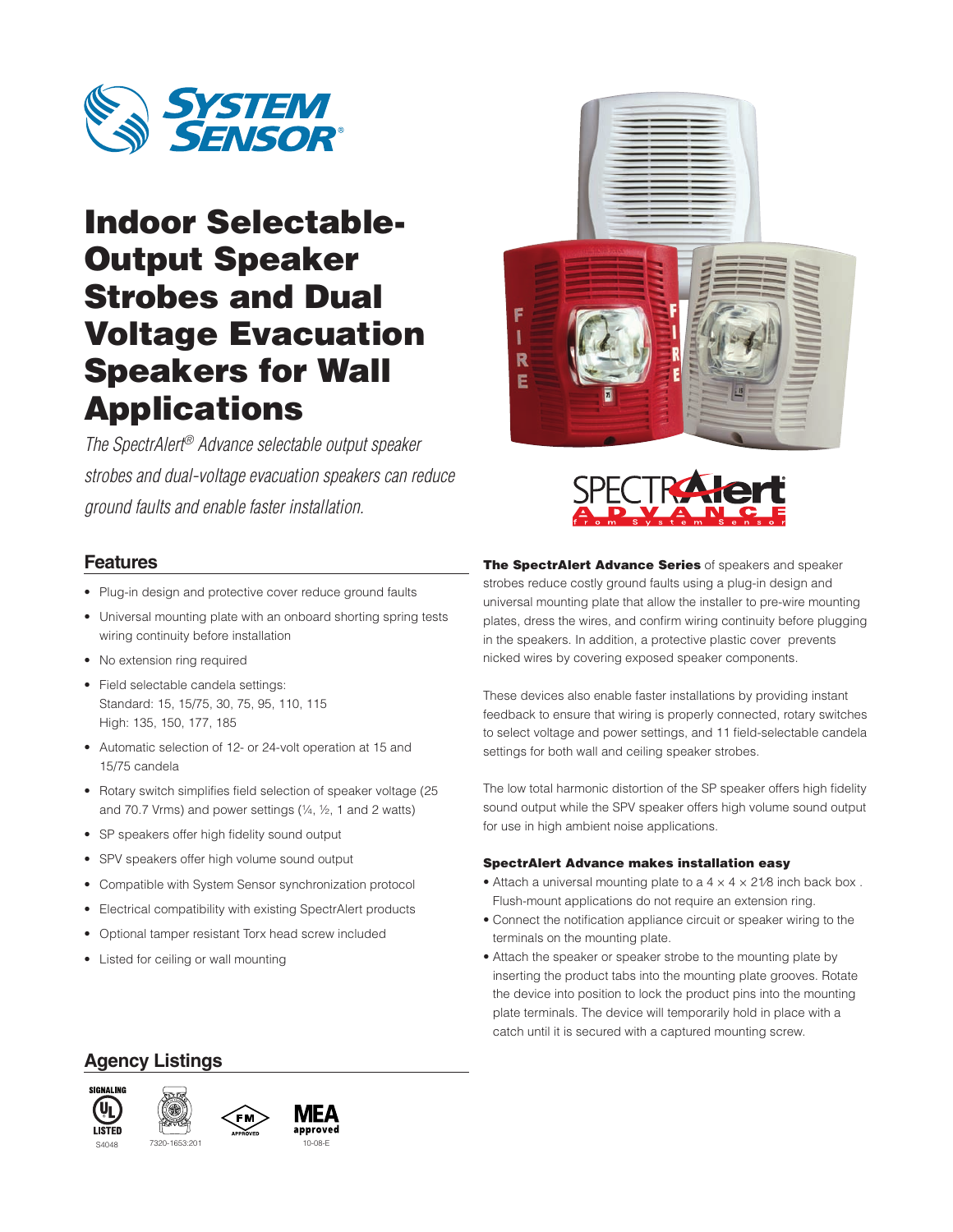### **SpectrAlert Advance Speaker and Speaker Strobe Specifications**

#### **Architectural/Engineering Specifications**

#### **General**

SpectrAlert Advance speaker and speaker strobes shall mount to a  $4 \times 4 \times 21/8$ -inch back box. A universal mounting plate shall be used for mounting ceiling and wall products. The notification appliance circuit and amplifier wiring shall terminate at the universal mounting plate. Also, SpectrAlert Advance speaker strobes, when used with the Sync•Circuit™ Module accessory, shall be powered from a non-coded notification appliance circuit output and shall operate on a nominal 12 or 24 volts. When used with the Sync•Circuit Module, 12-volt rated notification appliance circuit outputs shall operate between nine and 17.5 volts; 24-volt rated notification appliance circuit outputs shall operate between 17 and 33 volts. Indoor SpectrAlert Advance products shall operate between 32°F and 120°F from a regulated DC, or full-wave rectified, unfiltered power supply. Speaker strobes shall have field-selectable candela settings including 15, 15/75, 30, 75, 95, 110, 115, 135, 150, 177, 185.

#### **Speaker**

The speaker shall be a System Sensor SpectrAlert Advance model \_\_\_\_\_\_\_ dual-voltage transformer speaker capable of operating at 25.0 or 70.7 nominal Vrms. It should be listed to UL 1480 and shall be approved for fire protective service. The speaker shall have a frequency range of 400 to 4,000 Hz and shall have an operating temperature between 32°F and 120°F. The speaker shall have power taps and voltage that are selected by rotary switches.

#### **Speaker Strobe combination**

The speaker strobe shall be a System Sensor SpectrAlert Advance model listed to UL1480 and UL 1971 and be approved for fire protective signaling systems. The speaker shall be capable of operating at 25.0 or 70.7 nominal Vrms selected via rotary switch, and shall have a frequency range of 400 to 4,000 Hz. The speaker shall have power taps that are selected by rotary switch. The strobe shall comply with the NFPA 72 requirements for visible signaling appliances, flashing at 1 Hz over the strobe's entire operating voltage range. The strobe light shall consist of a xenon flash tube and associated lens/reflector system.

#### **Synchronization Module**

The module shall be a System Sensor Sync•Circuit model MDL listed to UL 464 and shall be approved for fire protective service. The module shall synchronize

SpectrAlert strobes at 1 Hz. The module shall mount to a 411/16 x 411/16 x 21/8-inch back box. The module shall also control two Style Y (class B) circuits or one Style Z (class A) circuit. The module shall synchronize multiple zones. Daisy chaining two or more synchronization modules together will synchronize all the zones they control. The module shall not operate on a coded power supply.

| <b>Physical Specifications</b>                |                                                                           |  |
|-----------------------------------------------|---------------------------------------------------------------------------|--|
| <b>Operating Temperature</b>                  | 32°F to 120°F (0°C to 49°C)                                               |  |
| <b>Humidity Range</b>                         | 10 to 93% non-condensing                                                  |  |
| <b>Dimensions, Wall-Mount</b>                 |                                                                           |  |
| <b>SPS Speaker Strobe</b>                     | 6.0 in L $\times$ 5.0 in W $\times$ 4.7 in D (including lens and speaker) |  |
| <b>SPSV Speaker Strobe</b>                    | 6.0 in L $\times$ 5.0 in W $\times$ 4.9 in D (including lens and speaker) |  |
| <b>SP Speaker</b>                             | 6.0 in $L \times 5.0$ in W $\times$ 2.8 in D                              |  |
| <b>SPSV Speaker</b>                           | 6.0 in L $\times$ 5.0 in W $\times$ 2.9 in D                              |  |
| <b>Electrical/Operating Specifications</b>    |                                                                           |  |
| <b>Nominal Voltage (speakers)</b>             | 25 Volts or 70.7 Volts (nominal)                                          |  |
| <b>Maximum Supervisory Voltage (speakers)</b> | 50 VDC                                                                    |  |
| <b>Strobe Flash Rate</b>                      | 1 flash per second                                                        |  |
| <b>Nominal Voltage (strobes)</b>              | Regulated 12 VDC/FWR or regulated 24 DC/FWR                               |  |
| <b>Operating Voltage Range (includes fire</b> | 8 to 17.5 V (12 V nominal) or 16 to 33V (24 V nominal)                    |  |
| alarm panels with built in sync)              |                                                                           |  |
| <b>Operating Voltage with MDL Sync Module</b> | 9 to 17.5 V (12 V nominal) or 17 to 33V (24 V nominal)                    |  |
| <b>Frequency Range</b>                        | 400 to 4000 Hz                                                            |  |
| <b>Power</b>                                  | $\frac{1}{4}$ , $\frac{1}{2}$ , 1, 2 watts                                |  |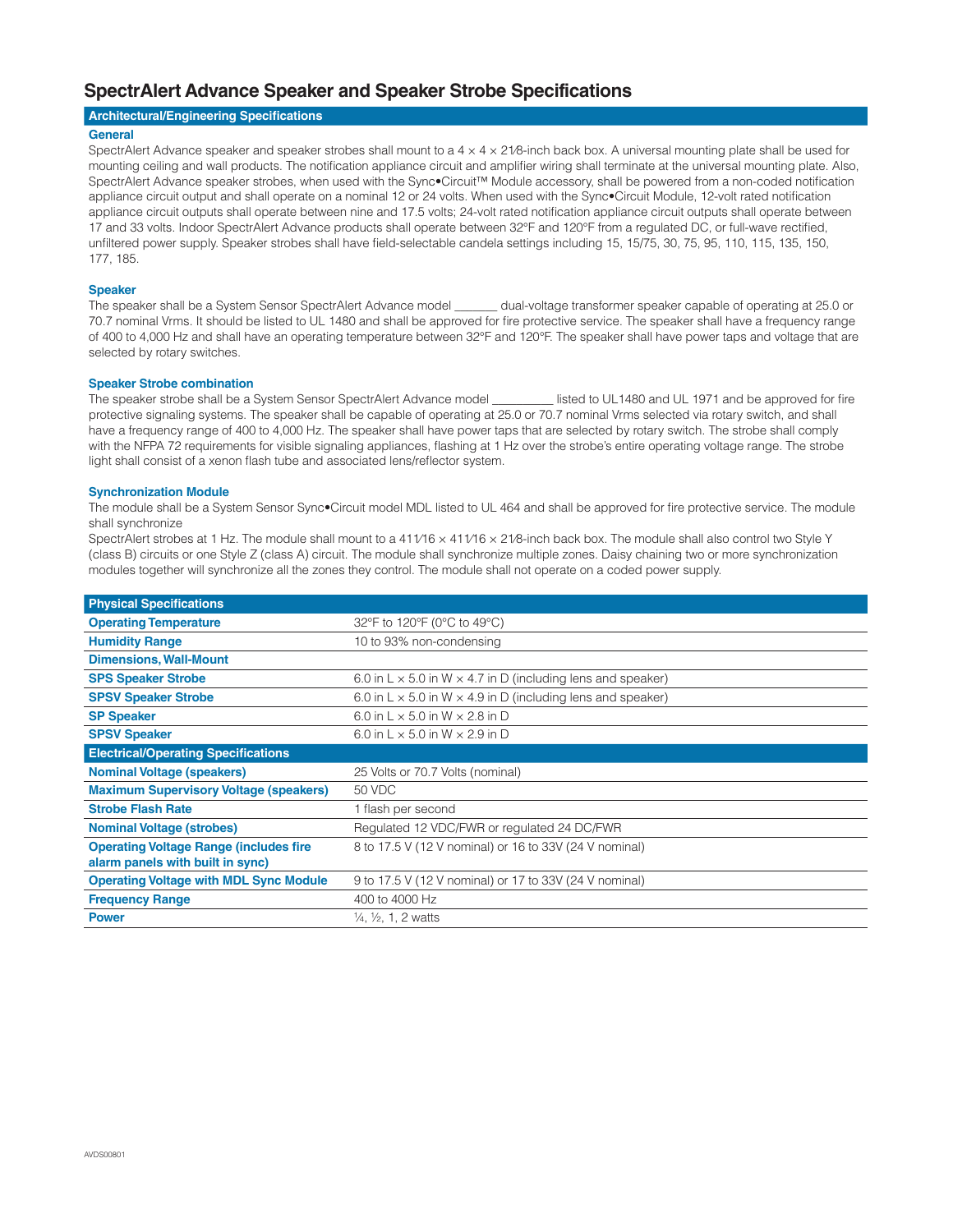# **UL Current Draw Data**

| UL Max. Strobe Current Draw (mA RMS)    |                |           |                 |           |                |  |
|-----------------------------------------|----------------|-----------|-----------------|-----------|----------------|--|
|                                         |                |           | 8 to 17.5 Volts |           | 16 to 33 Volts |  |
|                                         | <b>Candela</b> | <b>DC</b> | <b>FWR</b>      | <b>DC</b> | <b>FWR</b>     |  |
| <b>Standard</b><br><b>Candela Range</b> | 15             | 123       | 128             | 66        | 71             |  |
|                                         | 15/75          | 142       | 148             | 77        | 81             |  |
|                                         | 30             | <b>NA</b> | <b>NA</b>       | 94        | 96             |  |
|                                         | 75             | <b>NA</b> | <b>NA</b>       | 158       | 153            |  |
|                                         | 95             | <b>NA</b> | <b>NA</b>       | 181       | 176            |  |
|                                         | 110            | <b>NA</b> | <b>NA</b>       | 202       | 195            |  |
|                                         | 115            | <b>NA</b> | <b>NA</b>       | 210       | 205            |  |
| <b>High</b><br><b>Candela Range</b>     | 135            | <b>NA</b> | <b>NA</b>       | 228       | 207            |  |
|                                         | 150            | <b>NA</b> | <b>NA</b>       | 246       | 220            |  |
|                                         | 177            | <b>NA</b> | <b>NA</b>       | 281       | 251            |  |
|                                         | 185            | <b>NA</b> | <b>NA</b>       | 286       | 258            |  |
| <b>Sound Output</b>                     |                |           |                 |           |                |  |
| UL Reverberant (dBA @ 10 ft.)           |                | 2W        | 1W              | $1/2$ W   | 1/4 W          |  |
| <b>Wall-Mount SP Series</b>             |                | 86        | 83              | 80        | 77             |  |
| <b>Wall-Mount SPV Series</b>            |                | 90        | 87              | 84        | 81             |  |
| <b>Wall-Mount SPS Series</b>            |                | 85        | 82              | 79        | 76             |  |
| <b>Wall-Mount SPSV Series</b>           |                | 89        | 86              | 83        | 80             |  |

### **Dimensions**



**Wall-Mount SP Speaker Wall-Mount SPS Speaker Strobe**